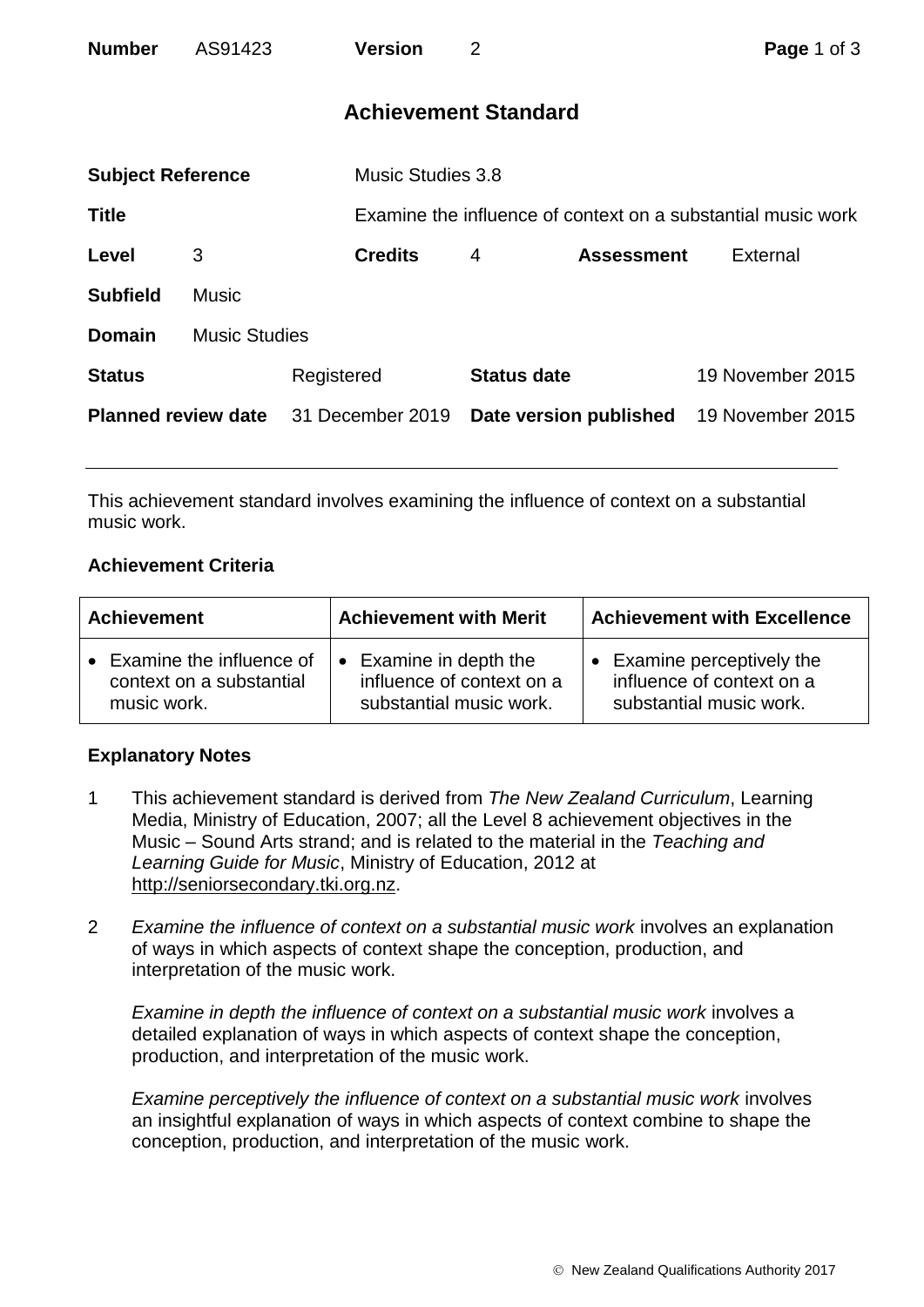- 3 *Context* refers to:
	- cultural (eg artefacts, taonga, customs, rituals)
	- social (eg occasions, ceremonies, celebrations, worship, values, political)
	- historical (eg time, era, period)
	- aesthetic and/or individual (eg taste and disposition)
	- geographical (eg place, environment, change of environment).
- 4 Conception refers to why the music has been created, its inspiration, and the purpose or conditions which led to it being realised (composed or performed).
- 5 Production refers to the processes used in making and realising the music, including use of technologies (electronic and acoustic), presentation and/or staging, and people and/or personalities.
- 6 Interpretation refers to the effects, function, and transmission (eg CD, concert, marae performance) of the music.
- 7 The examination of the music work may include:
	- compositional aspects (eg ideas, techniques/devices, form, function)
	- performance aspects (eg conventions/practices, interpretation, communicative aspects, techniques)
	- material and mechanical production aspects (eg instruments, taonga pūoro, tools, the ways in which sound is produced and reproduced)
	- acoustical aspects (eg physical performance environment, instrument qualities, qualities of live or recorded sound, modifications and effects).
- 8 The examination of context may include a comparison of different interpretations of the same work.
- 9 *Substantial* means that the music work has significance and/or complexity in the chosen style or era. Shorter works by the same composer(s) may be combined within a style or era.
- 10 Assessment Specifications for this achievement standard can be accessed through the Music page found at [http://www.nzqa.govt.nz/qualifications](http://www.nzqa.govt.nz/qualifications-standards/qualifications/ncea/ncea-subject-resources/)[standards/qualifications/ncea/ncea-subject-resources/.](http://www.nzqa.govt.nz/qualifications-standards/qualifications/ncea/ncea-subject-resources/)

## **Replacement Information**

This achievement standard replaced AS90497.